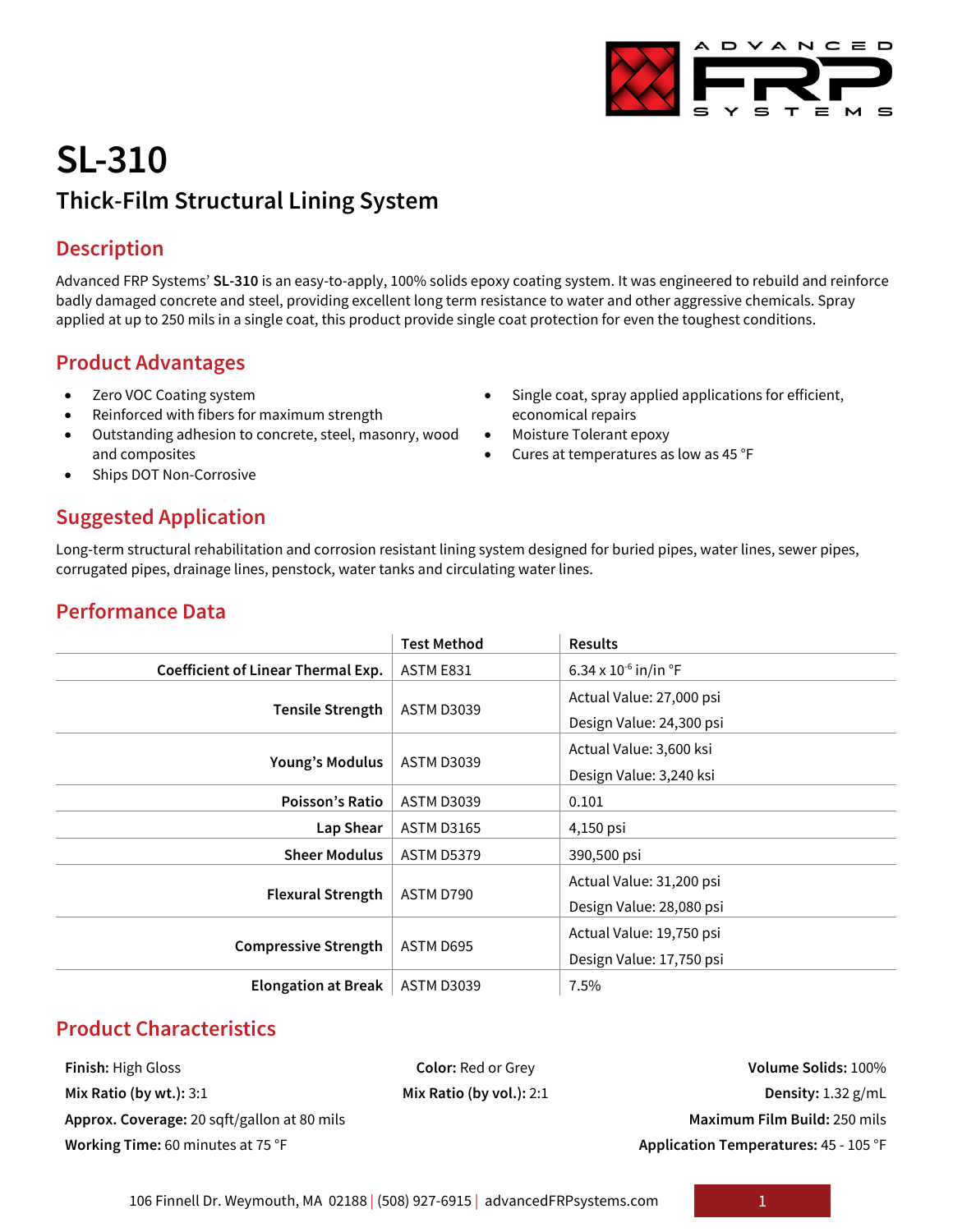

**SL-310** is sold in  $\frac{1}{2}$ , 1, 2, and 4 gallon units. Other unit sizes may be available. **Solumble Sold FOB Weymouth, MA** 

### **Cure Schedule**

| <b>Cures for Application</b>    | 50 °F (10 °C)  | 75 °F (24 °C) | 100 °F (38 °C) |
|---------------------------------|----------------|---------------|----------------|
| Dry to Touch                    | 14 hours       | 8 hours       | 4 hours        |
| Dry Hard                        | 36 hours       | 24 hours      | 12 hours       |
| Overcoat Window                 | 14 - 168 hours | 8 - 120 hours | 4 - 72 hours   |
| <b>Cures for Service</b>        | 50 °F (10 °C)  | 75 °F (24 °C) | 100 °F (38 °C) |
| Atmospheric                     | 36 hours       | 24 hours      | 12 hours       |
| Water Immersion                 | 48 hours       | 36 hours      | 24 hours       |
| <b>Full Chemical Resistance</b> | 168 hours      | 120 hours     | 72 hours       |

*Contact Advanced FRP Systems for elevated temperature post-cure information. Elevated temperature cures will increase chemical resistance and reduce return to service time.*

### **Application Information**

### *All Advanced FRP Systems products should be installed by a certified applicator or with direct oversight by Advanced FRP Systems, Inc. This data sheet provides general application guidelines for SL-310.*

#### *Contact Advanced FRP Systems for more information if your project has detailed coating specifications.*

Ensure air and substrate temperatures are between 45-105 °F and relative humidity is below 95%. Follow surface preparation guidelines below prior to coating.

Pour all of Part A – Hardener into Part B – Base and mix with low speed power agitator for 2-3 minutes. Using a paint stick or spatula, thoroughly scrape sides and bottom of unit. Mix with power mixer for an additional 2 minutes. Do not add any solvent or thinner.

**SL-310** is best applied via airless spray equipment. It can be applied with a single or plural component system equipped with inline heating elements. Touchups can be done with a trowel, but to ensure an air pocket free system the majority of the coating should be applied via sprayer. Contact Advanced FRP Systems for more information on sprayer recommendations.

Contractors must be approved and trained by Advanced FRP Systems in order to apply **SL-310** Structural Lining. Please contact Advanced FRP for information on contractor training and approval.

### **Surface Preparation**

**Steel (Immersion Service):** Remove all oil and grease from surface with an SSPC-SP 1 Solvent Wipe prior to blasting. Abrasive Blast to an SSPC-SP 10 Near white metal blast with a sharp angular profile of 2 – 3 mils (50 – 75 microns).

**Steel (Atmospheric Corrosion):** Remove all oil and grease from surface with an SSPC-SP 1 Solvent Wipe. Minimum surface preparation of SSPC-SP 2 Hand Tool Cleaning must be performed. For enhanced performance, an SSPC-SP 6 Commercial Blast Cleaning with an angular surface profile of 1.5+ mils should be used.

**Concrete (Immersion/Secondary Containment):** Refer to SSPC-SP 13/ NACE 6, Section 4.3.1 or ICRI No. 310.2, CSP 1-3 for concrete preparation guidelines. Surface should be thoroughly cleaned and dry. Concrete and mortar must be cured at least 28 days @ 75 °F. Surface must be free of laitance, concrete dust, dirt, form release, curing aids and other foreign material. **Advanced FRP Sealer 200** may be applied prior to coating at 3-5 mils to increase adhesion and reduce outgassing.

**Concrete (Atmospheric Corrosion):** Refer to SSPC-SP 13/ NACE 6, Section 4.3.1 or ICRI No. 310.2, CSP 1-3 for concrete preparation guidelines. **Advanced FRP Sealer 200** is not required but recommended for improved adhesion and aesthetics.